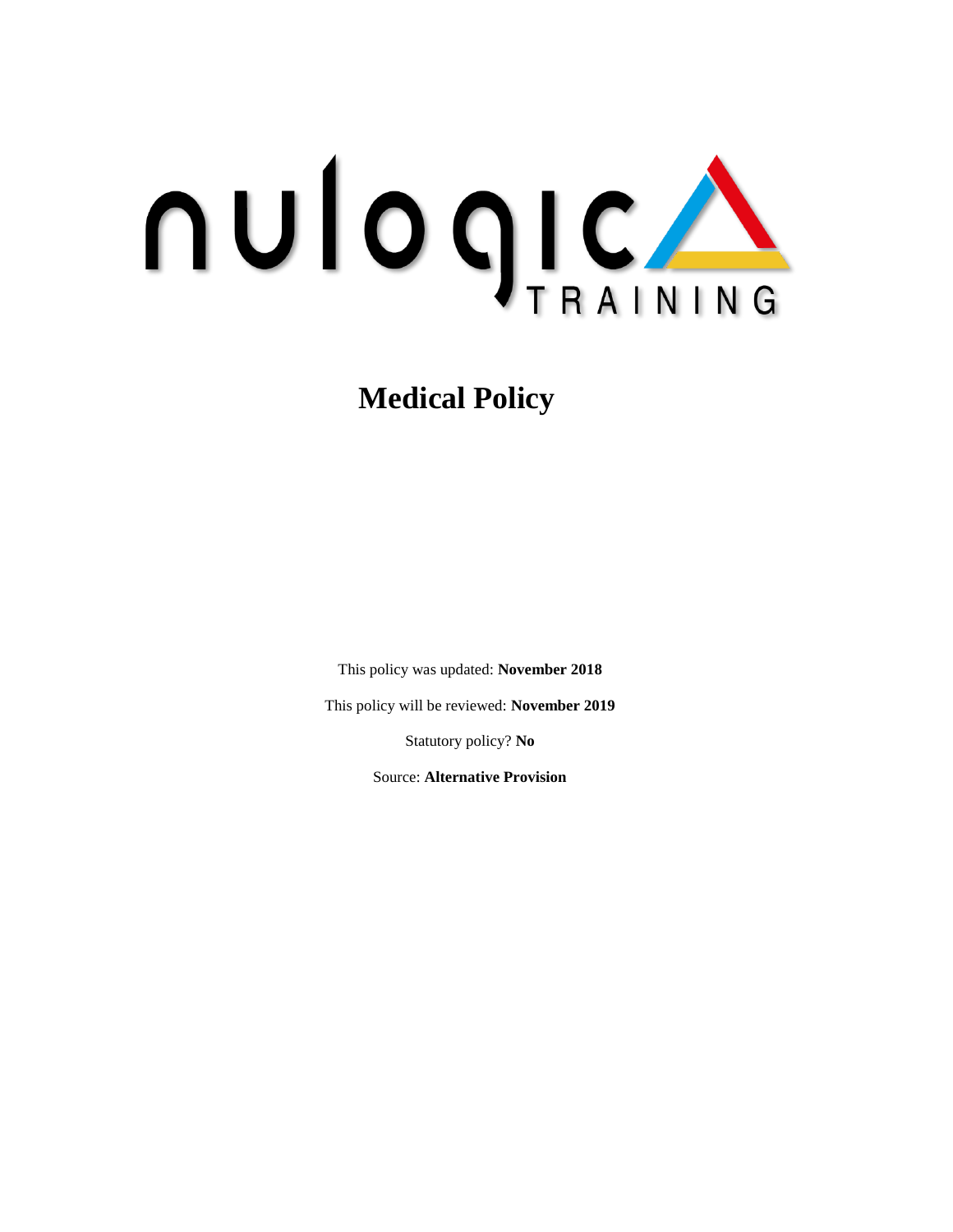# **Introduction**

1. Our aim is to ensure that all students with medical conditions, in terms of both physical and mental health are properly supported so that they can play a full and active role at Nulogic's alternative provisions, remain healthy and achieve their academic potential.

1.1 We recognise that students may require on-going support, medicines or care while in our supervision to help them manage their condition and keep themselves well.

1.2 Nulogic Training fully consider advice from healthcare professionals and listen to and value the views if parents and students. We recognise the social and emotional implications associated with medical conditions and will support our students and families to achieve the best outcomes possible.

1.3 Some students with medical conditions may be considered to be disabled under the definition set out in the Equality Act 2010. Some may have special educational needs (SEN) and may have a Statement, or Education, Health and care Plan (EHCP) which brings together health and social care needs, as well as their special educational provision.

1.4 The Head of Provision, directors and staff of Nulogic wish to ensure that the students with medication needs receive appropriate care and support in order to play and full and active part in their school life.

# **Roles and Responsibilities**

2.1 The Head of Provision - ensures that the Nulogic's medical policy is developed and effectively implemented. That staff are aware of the policy and understand their role in its implementation.

2.2 The Head of Provision will make sure that staff are appropriately insured and are aware that they are insured to support students in this way.

#### **Staff**

2.3 Any member of Nulogic staff may be asked to provide support for students with medical conditions, including the administering of medicines, although they cannot be required to do so.

2.4 Staff undertaking medical duties will be receive sufficient training to undertake medical tasks and will achieve the necessary level of competency before they take on responsibility to support children with medical needs.

2.5 Staff should not give prescription medicines or undertake healthcare procedures without appropriate training.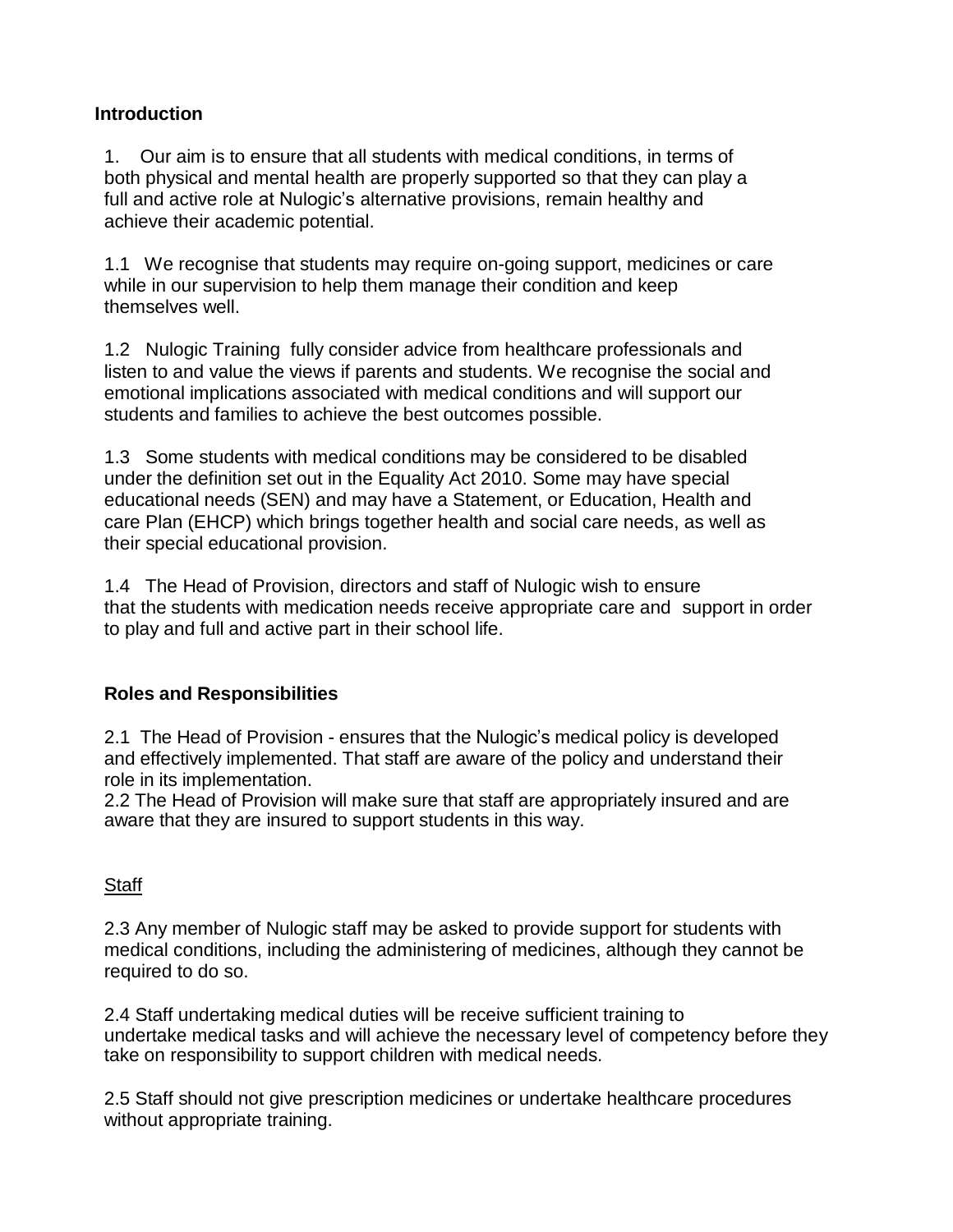2.6 The Head of Provision will be responsible for arranging staff training and ensuring that all relevant staff are made aware of the student's medical condition.

2.7 The School who refers students to Nulogic will hold responsibility in writing healthcare plans.

### **Students**

2.9 Students are often best placed to provide information about how their condition affects them and should be fully involved in discussions as much as possible about their medical support needs. This will include encouraging students who are competent managing their own medicines and procedures as reflected in their health care plans

### **Parents**

2.10 Parents should work in partnership with the school, Nulogic and health care professionals to develop and review the health care plan.

2.11 Parents should carry out any actions identified on their child's health care plan and/or medical requirements e.g. provide medicines and equipment and ensure they or another nominated adult are contactable at all times.

2.12 Parents will ensure they adhere to the following Nulogics guidelines:

- Provide complete written and signed instructions for any prescribed medication as without this Nulogic cannot administer them
- Keep their children at home if acutely unwell or infectious for the recommended period of time
- Provide reasonable quantities of medication at a time (for example, a maximum of four weeks supply at any one time)
- Renew any medication when supplies are running low and ensure that the medication supplied is within its expiry date.

Deliver each item of medication to the head of provision in a secure and labelled container as originally dispensed. Each item of medication must be clearly labelled with the following information:

Students Name Name of medication Dosage Frequency of administration Date of dispensing Storage requirements (if important) Expiry date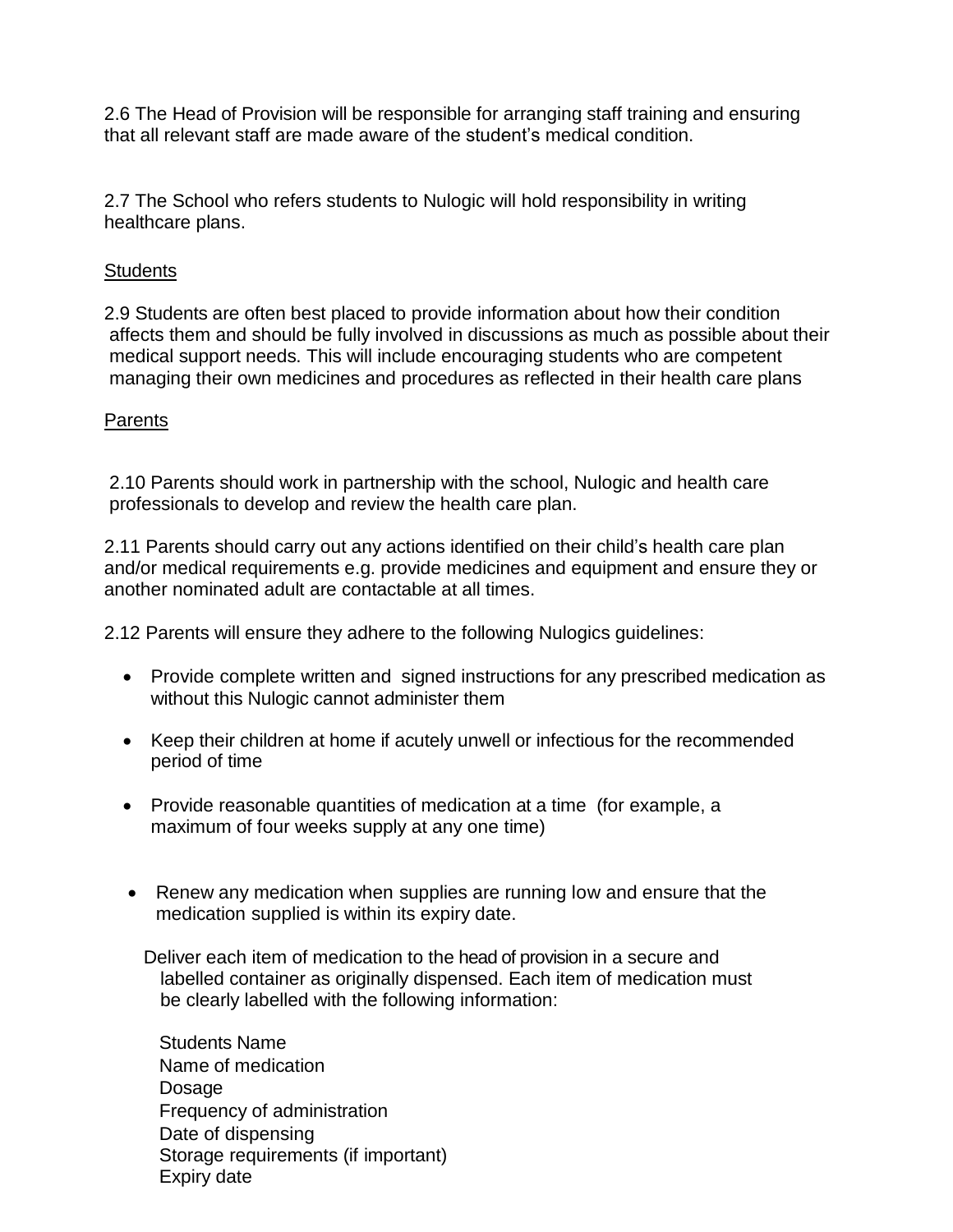Notify the Nulogic and the school in writing if the student's need for medication has ceased.

2.13 Abide by the rule that Nulogic cannot administer any medicines that have not been prescribed by a Doctor.

# **Training**

3.1 Whole staff awareness training regarding supporting children's medical needs will be carried out at the beginning of each term.

3.2 New members of staff and volunteers will have this training as part of their induction package.

# **Procedures for managing medicines**

4.1 Medicines should only be administered at Nulogic when it would be detrimental to a child's health or school attendance not to do so.

4.2 A child under the age of 16 should never be given medicine containing aspirin unless prescribed by a doctor.

4.3 Where clinically possible, medicines should be prescribed in dose frequencies which enable them to be taken outside of school hours.

4.4 All medicines must be prescribed by a Doctor and in the original container. They must be in date, labelled with the student's name, instructions for administration, dosage and storage.

4.5 All medicines will be stored safely. Students and staff will know where their medicines are kept and must be able to access them immediately. Healthcare plans, medicines and equipment will accompany students on all trips.

4.6 Staff may administer a controlled drug to the student whom it has been prescribed by a doctor. A record will be kept and instructions will be followed.

4.7 Medicines no longer required will be returned to parents to arrange for safe disposal. Sharps boxes are available in the medical room for the safe disposal of needles.

4.8 If a student refuse to take medicines, staff will not force them to do so, and will inform the parents of the refusal, as a matter of urgency, on the same day.